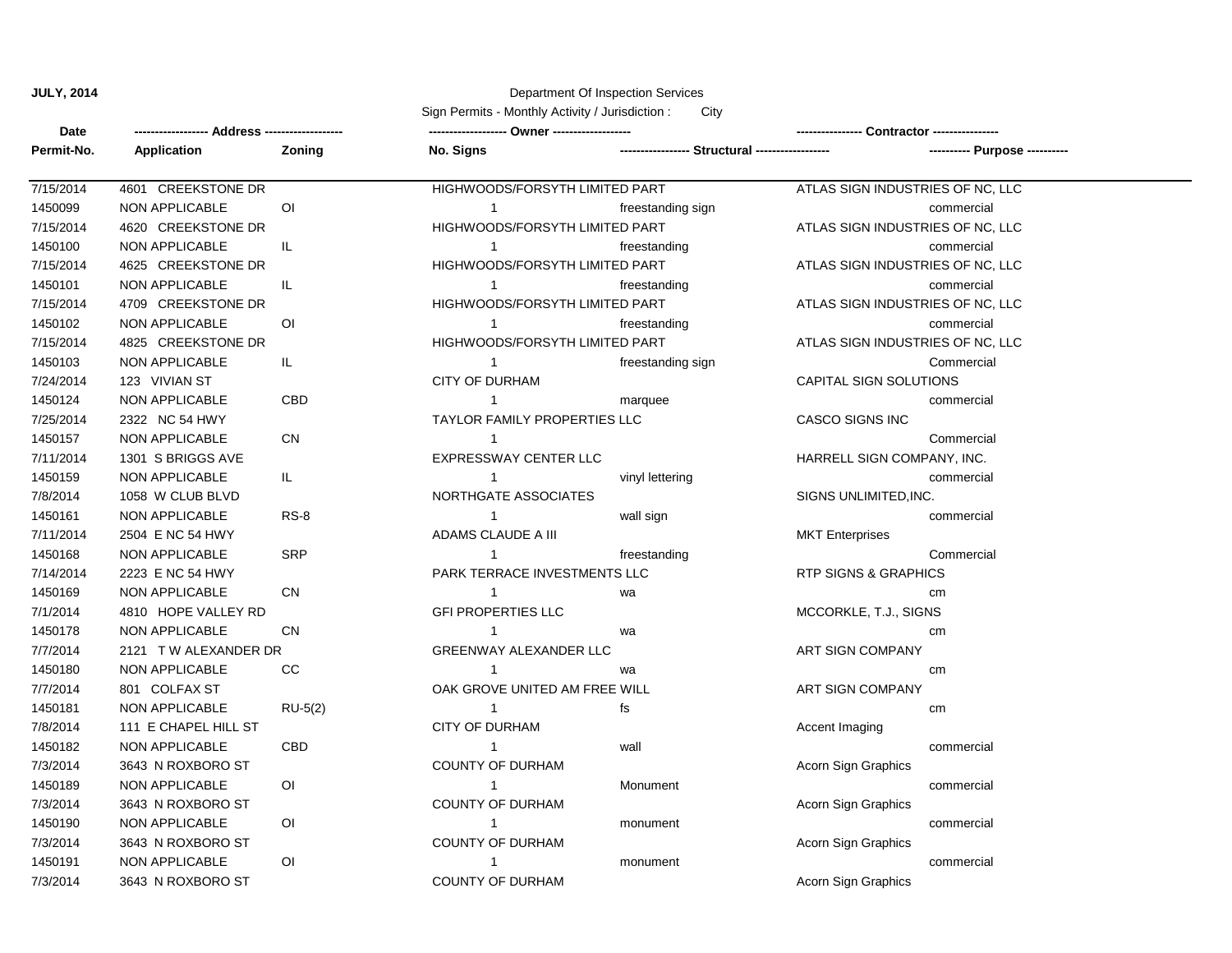## **Date Zoning ------------------ Address ------------------- ------------------- Owner ------------------- ---------------- Contractor ---------------- Permit-No. Application No. Signs ----------------- Structural ------------------ ---------- Purpose ----------**

**JULY, 2014** Department Of Inspection Services

Sign Permits - Monthly Activity / Jurisdiction : City

1 1 1 1 1 1 1 1 1 1 1 1 1 1 1 1 1 1 1 1450192 NON APPLICABLE OI COMPOSED 1 1 monument commercial 7/3/2014 3643 N ROXBORO ST COUNTY OF DURHAM COUNTY OF DURHAM Acorn Sign Graphics 1450193 NON APPLICABLE RS-8 and the state of the monument commercial commercial 7/3/2014 3643 N ROXBORO ST COUNTY OF DURHAM COUNTER STATES ACORN Sign Graphics 1450194 NON APPLICABLE RS-8 and the state of the monument commercial commercial 7/3/2014 3643 N ROXBORO ST COUNTY OF DURHAM COUNTY OF DURHAM Acorn Sign Graphics 1450195 NON APPLICABLE OI CHEET ON THE STATE OF THE COMMERCIAL COMMERCIAL COMMERCIAL COMMERCIAL COMMERCIAL COMMERCIAL 7/3/2014 3643 N ROXBORO ST COUNTY OF DURHAM COUNTER SERVICES Acorn Sign Graphics 1450196 NON APPLICABLE RS-8 monument commercial commercial 7/10/2014 3303 WATKINS RD MJM GATEWAY TERRACE RE LLC CAPITAL SIGN SOLUTIONS 1450197 NON APPLICABLE OI wall sign commercial 7/7/2014 2121 T W ALEXANDER DR GREENWAY ALEXANDER LLC SIGNS UNLIMITED,INC. 1450198 NON APPLICABLE CC wa cm 7/30/2014 1010 N MIAMI BLVD VILLAGE MP LLC REESE SIGN SERVICE 1450199 NON APPLICABLE CC COUNTER THE STATE OF THE MONUMENT SIGN COMMETERS OF THE STATE OF THE STATE OF THE ST 7/7/2014 1720 GUESS RD THE SHOPS AT NORTHGATE LLC BULL CITY SIGNS - ROBERT BARR 1450200 NON APPLICABLE CC COUNTER THE SERVICE OF SALE SERVICE SERVICE SERVICE SERVICE SERVICE SERVICE SERVICE 7/11/2014 2310 PRESIDENTIAL DR RALEIGH PORTFOLIO JH-PPW LLC SIGN-A-RAMA (RALEIGH-ATLANTIC AVE) 1450201 NON APPLICABLE IL wa cm 7/11/2014 3600 N DUKE ST GLENWOOD NORTH DUKE COMPANY BULL CITY SIGNS - ROBERT BARR 1450202 NON APPLICABLE CC wa cm 7/24/2014 2438 S ALSTON AVE BISHOP F JOSEPH GOSSMAN ART SIGN COMPANY 1450203 NON APPLICABLE IL **IL pylon sign and alternative and alternative** identification 7/23/2014 705 NINTH ST CPGPI REGENCY ERWIN LLC SIGNS UNLIMITED,INC. 1450205 NON APPLICABLE CD-P projecting sign commercial 7/11/2014 705 NINTH ST CPGPI REGENCY ERWIN LLC SIGNS UNLIMITED,INC. 1450206 NON APPLICABLE CD-P wall sign commercial 7/16/2014 5410 NC 55 HWY JME GREENWOOD LLC HARRELL SIGN COMPANY, INC. 1450214 NON APPLICABLE CN wa cm 7/18/2014 4226 SURLES CT LIBERTY PROPERTY LIMITED CAPITAL SIGN SOLUTIONS 1450215 NON APPLICABLE IP wall sign commercial 7/18/2014 5279 N ROXBORO ST REA ENO SQUARE INC RTP SIGNS & GRAPHICS 1450217 NON APPLICABLE RS-20 wall sign commercial 7/17/2014 3414 HILLSBOROUGH RD COUCH LEAMON F JR FAMILY LLC BLAIR SIGN COMPANY, INC. 1450218 NON APPLICABLE IL wa cm 7/17/2014 3414 HILLSBOROUGH RD COUCH LEAMON F JR FAMILY LLC BLAIR SIGN COMPANY, INC. 1450221 NON APPLICABLE IL the service of the service of the service of the service of the service of the service of the service of the service of the service of the service of the service of the service of the service of t